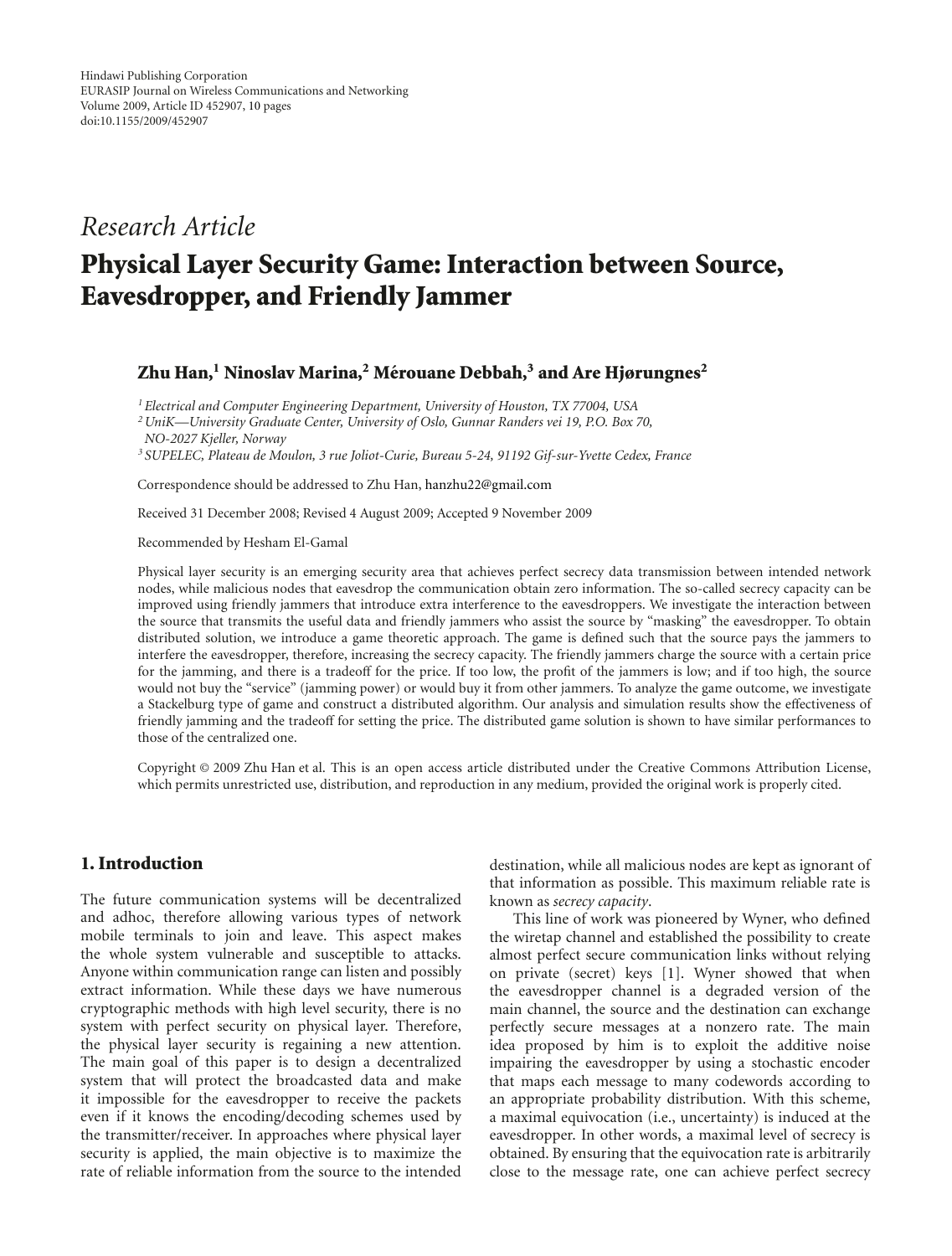

Figure 1: System model for the proposed physical layer security game.

in the sense that the eavesdropper is now limited to learn *almost nothing* about the source-destination messages from its observations. Follow-up work by Leung-Yan-Cheong and Hellman characterized the secrecy capacity of the additive white Gaussian noise (AWGN) wiretap channel [2]. In their landmark paper, Csiszar and Korner generalized Wyner's approach by considering the transmission of confidential messages over broadcast channels [3]. Recently, there have been considerable efforts on generalizing these studies to the wireless channel and multiuser scenarios (see [2, 4–11] and references therein). Jamming [12–14] has been studied for a long time to analyze the hostile behaviors of malicious nodes. Recently, jamming has been employed to physical layer security to reduce the eavesdropper's ability to decode the source's information [15]. In other words, the jamming is friendly in this context. Moreover, the friendly helper can assist the secrecy by sending codewords, and bring further gains relative to unstructured Gaussian noise [15–17].

Game theory [18] is a formal framework with a set of mathematical tools to study some complex interactions among interdependent rational players. During the past decade, there has been a surge in research activities that employ game theory to model and analyze modern distributed communication systems. Most of these works [19– 22] concentrate on the distributed resource allocation for wireless networks. As far as the authors' knowledge, the game theory has not yet been used in the physical layer security.

In this paper, we investigate the interaction between the source and its friendly jammers using game theory. Although the friendly jammers help the source by reducing the data rate that is "leaking" from the source to the malicious node, at the same time they also reduce the useful data rate from the source to the destination. Using well chosen amounts of power from the friendly jammers, the secrecy capacity can be maximized. In the game that we define here, the source



FIGURE 2: Secrecy capacity versus the power of the single jammer.

pays the jammers to interfere the malicious eavesdropper, and therefore, to increase the secrecy capacity. The friendly jammers charge the source with a certain price for their service of jamming the eavesdropper. One could notice that there is a tradeoff for the proposed price. If the price of a certain jammer is too low, its profit is also low; if its price is too high, the source will buy from the other jammers. In modeling the outcome of the above games our analysis uses the Stackelberg type of game. Initially, the existence of equilibrium will be studied. Then, a distributed algorithm will be proposed and its convergence will be investigated. The outcome of the distributed algorithm will be compared to the centralized genie aided solution. Some implementation concerns are also discussed. From the simulation results, we can see the efficiency of friendly jamming and tradeoff for setting the price, the source prefers buying service from only one jammer, and the centralized scheme and the proposed game scheme have similar performance.

The rest of the paper is organized as follows. In Section 2, the system model of physical layer security with friendly jamming users is described. In Section 3, the game models are formulated, and the outcomes as well as properties of the game are analyzed. Simulation results are shown in Section 4, and conclusions are drawn in Section 5.

#### **2. System Model**

We consider a network with a source, a destination, a malicious eavesdropper node, and *J* friendly jammer nodes as shown in Figure 1. The malicious node tries to eavesdrop the transmitted data coming from the source node. When the eavesdropper channel from the source to the malicious node is a degraded version of the main source-destination channel, the source and destination can exchange perfectly secure messages at a nonzero rate. By transmitting a message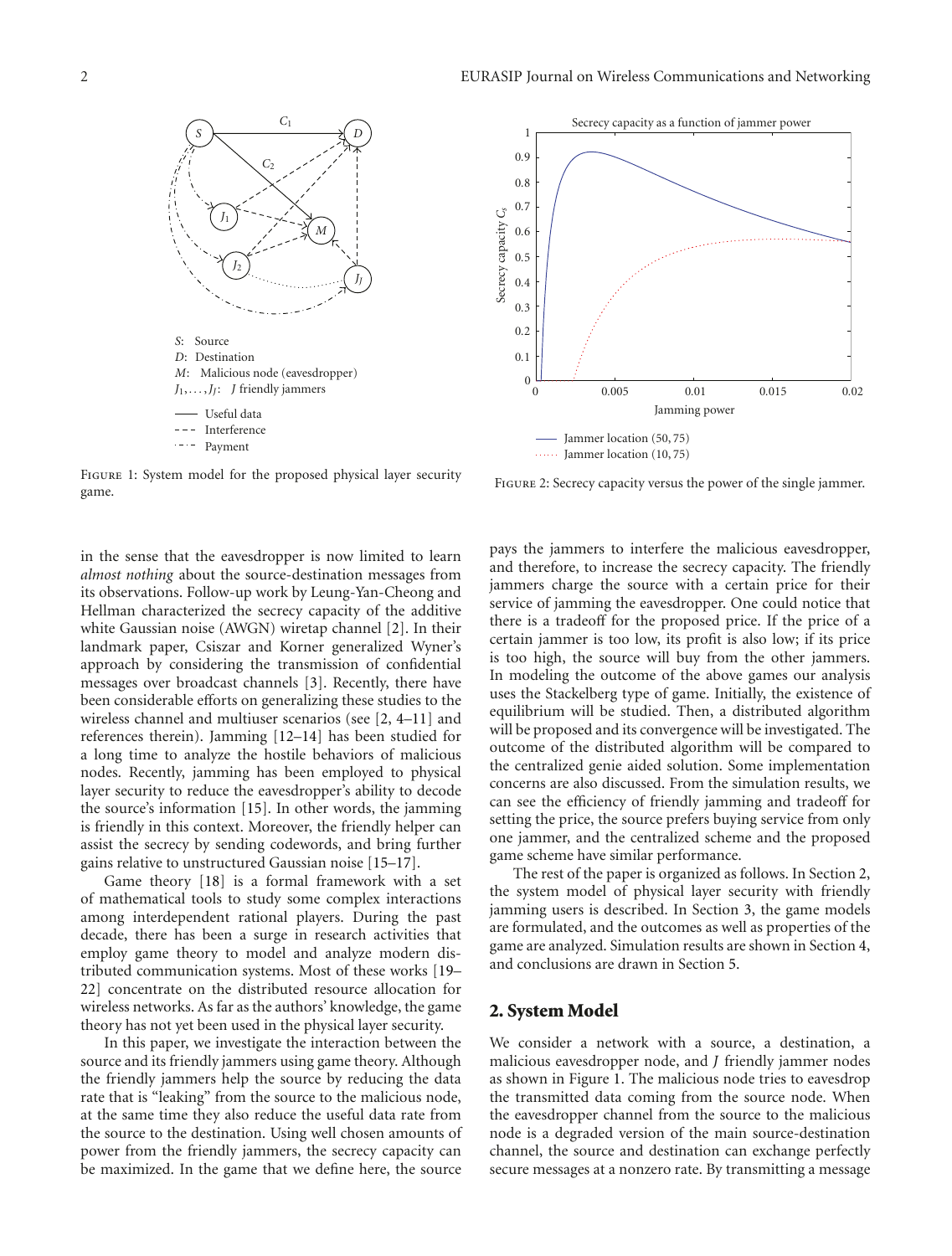at a rate higher than the rate of the malicious node, the malicious node can learn almost nothing about the messages from its observations. The maximum rate of secrecy information from the source to its intended destination is defined by the term secrecy capacity.

Suppose the source transmits with power  $P_0$ . The channel gains from the source to the destination and from the source to the malicious node are *Gsd* and *Gsm*, respectively. Each friendly jammer *i*,  $i = 1, \ldots, J$ , transmits with power  $P_i$  and the channel gains from it to the destination and the malicious node are  $G_{id}$  and  $G_{im}$ , respectively. We denote by  $\mathcal{J}$  the set of indices  $\{1, 2, \ldots, J\}$ . If the path loss model is used, the channel gain is given by the distance to the negative power of the path loss coefficient. The thermal noise for each channel is  $\sigma^2$  and the bandwidth is *W*. The channel capacity for the source to the destination is

$$
C_1 = W \log_2 \left( 1 + \frac{P_0 G_{sd}}{\sigma^2 + \sum_{i \in \mathcal{J}} P_i G_{id}} \right). \tag{1}
$$

The channel capacity from the source to the malicious node is

$$
C_2 = W \log_2 \left( 1 + \frac{P_0 G_{sm}}{\sigma^2 + \sum_{i \in \mathcal{J}} P_i G_{im}} \right). \tag{2}
$$

The secrecy capacity is

$$
C_s = (C_1 - C_2)^+, \tag{3}
$$

where  $(\cdot)^+$  = max $(\cdot, 0)$ . Both  $C_1$  and  $C_2$  are decreasing and convex functions of jamming power  $P_i$ . However,  $C_s = C_1$  − *C*<sup>2</sup> might not be a monotonous and convex function.( Minus of two convex functions is not a convex function anymore.) This is because the jamming power might decrease *C*<sup>1</sup> faster than *C*2. As a result, *Cs* might increase in some region of value  $P_i$ . When  $P_i$  further increases, both  $C_1$  and  $C_2$  approach zero. As a result, *Cs* approaches zero. So, the questions are whether or not *Cs* can be increased, and how to control the jamming power in a distributed manner so as to achieve the maximal *Cs*. We will try to solve the problems in the following section using a game theoretical approach.

#### **3. Game for Physical Layer Security**

In this section, we study how to use game theory to analyze the physical layer security. First, we define the game between the source and friendly jammers. Next, we optimize the source and jammer sides, respectively. Then, we prove some properties of the proposed game. Furthermore, a comparison with the centralized scheme is constructed. Finally, we discuss some implementation concerns.

*3.1. Game Definition.* The source can be modeled as a buyer who wants to optimize its secrecy capacity minus cost by modifying the "service" (jamming power *Pi*) from the friendly jammers, that is,



Figure 3: How much power the source buys as a function of the price.

Source's Game: max 
$$
U_s = \max(aC_s - M)
$$
, (4)

$$
s.t. \quad P_i \le P_{\text{max}}, \tag{5}
$$

where  $a$  is the gain per unit capacity,  $P_{\text{max}}$  is the maximal power that a jammer can provide, and *M* is the cost to pay for the other friendly jamming nodes. Here

$$
M = \sum_{i \in \mathcal{J}} p_i P_i, \tag{6}
$$

where  $p_i$  is the price per unit power for the friendly jammer,  $P_i$  is the friendly jammer's power, and  $\mathcal{J}$  is the set of friendly jammers. From (4) we note that the source will not participate in the game if  $C_1 < C_2$ , or in other words, the secrecy capacity is zero. For each jammer,  $U_i(p_i, P_i(p_i))$  is the utility function of the price and power bought by the source. For the jammer's (seller's) utility, in this paper we define the following utility:

$$
U_i = p_i P_i^{c_i},\tag{7}
$$

where  $c_i \geq 1$  is a constant to balance from the payment  $p_i P_i$  from the source and the transmission cost  $P_i$ . With different values of *ci*, jammers have different strategies for asking the price  $p_i$ . Notice that  $P_i$  is also a function of the vector of prices  $(p_1, \ldots, p_N)$ , since the power that the source will buy also depends on the price that the friendly jammers ask. Hence, for each friendly jammer, the optimization problem is

Finally, Jammer's Game: 
$$
\max_{p_i} U_i
$$
.

\n(8)

In the next two subsections, we analyze the optimal strategies for the source and friendly jammers to maximize their own utilities.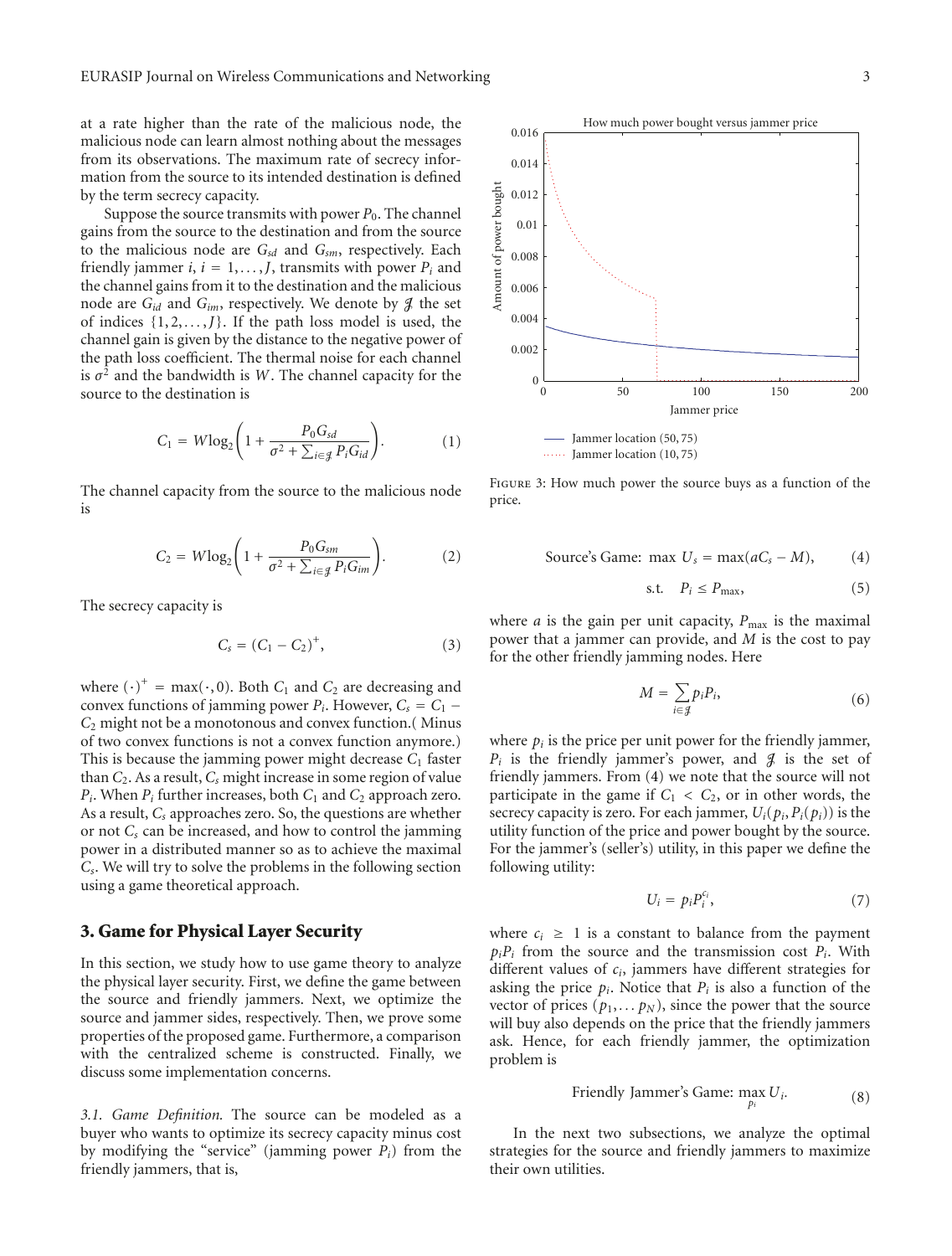*3.2. Source (Buyer) Side Analysis.* Introducing *A* =  $P_0 G_{sd} / \sigma^2$ ,  $B = P_0 G_{sm} / \sigma^2$ ,  $u_i = G_{id} / \sigma^2$ , and  $v_i = G_{im} / \sigma^2$ ,  $i \in$ J, we have

$$
U_s = aW \left( \log \left( 1 + \frac{A}{1 + \sum_{j \in \mathcal{J}} u_j P_j} \right) - \log \left( 1 + \frac{B}{1 + \sum_{j \in \mathcal{J}} v_j P_j} \right) \right)^+ - \sum_{j \in \mathcal{J}} p_j P_j.
$$
\n(9)

For the source (buyer) size, we analyze the case  $C_1 > C_2$ . By differentiating (4), we have

$$
\frac{\partial U_s}{\partial P_i} = -\frac{aW A u_i / \ln 2}{\left(1 + A + \sum_{j \in \mathcal{J}} u_j P_j\right) \left(1 + \sum_{j \in \mathcal{J}} u_j P_j\right)} + \frac{aW B v_i / \ln 2}{\left(1 + B + \sum_{j \in \mathcal{J}} v_j P_j\right) \left(1 + \sum_{j \in \mathcal{J}} v_j P_j\right)} - p_i = 0.
$$
\n(10)

Rearranging the above equation, we have

$$
P_i^4 + F_{i,3}P_i^3 + F_{i,2}(p_i)P_i^2 + F_{i,1}(p_i)P_i + F_{i,0}(p_i) = 0, \quad (11)
$$

where

$$
F_{i,3} = (2 + 2\alpha_i + A)^2 + (2 + 2\beta_i + B)^2,
$$
  
\n
$$
F_{i,2}(p_i) = \frac{(2 + 2\alpha_i + A)(2 + 2\beta_i + B)}{u_i v_i} + \frac{L_i}{v_i^2} + \frac{K_i}{u_i^2} - \frac{aW}{p_i u_i v_i} \left(\frac{B}{v_i} - \frac{A}{u_i}\right),
$$
  
\n
$$
F_{i,1}(p_i) = \frac{L_i C_i + K_i D_i}{u_i^2 v_i^2} + \frac{aW(AD_i - BC_i)}{p_i u_i^2 v_i^2},
$$
  
\n
$$
F_{i,0}(p_i) = \frac{K_i L_i}{u_i^2 v_i^2} + \frac{aW(Au_i L_i - Bv_i K_i)}{p_i u_i^2 v_i^2},
$$
  
\n
$$
\alpha_i = \sum_{j \neq i} G_{j d} P_j,
$$
  
\n
$$
\beta_i = \sum_{j \neq i} G_{j m} P_j,
$$
  
\n
$$
K_i = (1 + \alpha_i)(1 + \alpha_i + A),
$$
  
\n
$$
L_i = (1 + \beta_i)(1 + \beta_i + B),
$$
  
\n
$$
C_i = u_i (2 + 2\alpha_i + A),
$$
  
\n
$$
D_i = v_i (2 + 2\beta_i + B).
$$

The solutions of the quartic equation (11) can be expressed in closed form but this is not the primary goal here. It is important that the solution we are interested in is given by the following function:

$$
P_i^* = P_i^* \left( p_i, A, B, \{u_j\}, \{v_j\}, \{P_j\}_{j \neq i} \right). \tag{13}
$$



FIGURE 4: *U<sub>s</sub>* versus the prices of both users.

Note that  $0 \le P_i \le P_{\text{max}}$ . Since  $P_i$  satisfies the polynomial function, we can have the optimal strategy as

$$
P_i^* = \min[\max(P_i, 0), P_{\max}]. \tag{14}
$$

Because of the complexity of the closed form solution of the quartic equation in (14), we also consider two special cases: low interference case and high interference case.

*3.2.1. Interference at the Destination Is Much Smaller than the Noise.* Remember the definitions:  $A = P_0 G_{sd} / \sigma^2$ ,  $B =$  $P_0 G_{\text{sm}}/\sigma^2$ ,  $u_i = G_{id}/\sigma^2$ , and  $v_i = G_{im}/\sigma^2$ . Imagine a situation in which all jammers are close to the malicious node and far from the destination node. In that case the interference from the jammers to the destination is very small in comparison to the additive noise and therefore we have

$$
U_s \approx aW \left( \log(1+A) - \log\left(1+\frac{B}{1+\sum_{j\in\mathcal{J}} v_j P_j}\right) \right)^+ - \sum_{j\in\mathcal{J}} p_j P_j.
$$
\n(15)

Then

$$
\frac{\partial U_s}{\partial P_i} = \frac{aWBv_i/\ln 2}{\left(1 + B + \sum_{j \in \mathcal{J}} v_j P_j\right)\left(1 + \sum_{j \in \mathcal{J}} v_j P_j\right)} - p_i = 0.
$$
\n(16)

Rearranging we get

$$
P_i^2 + \frac{2 + 2\beta_i + B}{\nu_i} P_i + \frac{(1 + \beta_i)(1 + B + \beta_i)}{\nu_i^2} - \frac{aWB}{p_i \nu_i \ln 2} = 0.
$$
\n(17)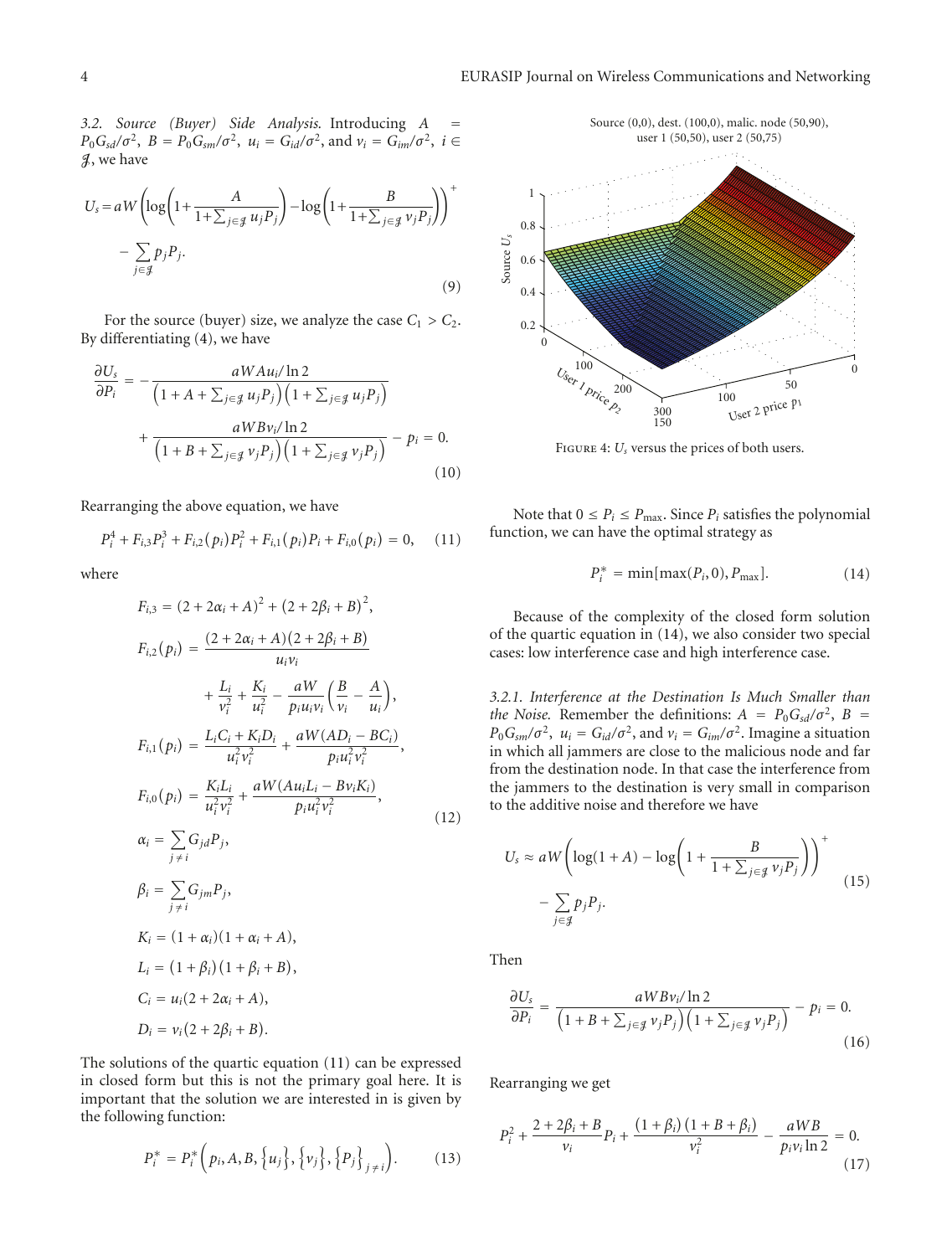

FIGURE 5:  $U_1$  versus the prices of both users.

Solving the above equation we obtain a closed-form solution

$$
P_i^* = -\frac{2 + 2\beta_i + B}{2v_i},
$$
  
+ 
$$
\sqrt{\frac{(2 + 2\beta_i + B)^2}{4v_i^2} - \frac{(1 + \beta_i)(1 + B + \beta_i)}{v_i^2} + \frac{aWB}{p_i v_i \ln 2}},
$$
  
=  $q_i + \sqrt{w_i + \frac{z_i}{p_i}},$  (18)

where

$$
q_i = -\frac{2 + 2\beta_i + B}{2v_i}
$$
  
\n
$$
w_i = \frac{(2 + 2\beta_i + B)^2}{4v_i^2} - \frac{(1 + \beta_i)(1 + B + \beta_i)}{v_i^2}
$$
 (19)  
\n
$$
z_i = \frac{aWB}{v_i \ln 2}.
$$

Finally, by comparing  $P_i^*$  with the power under the boundary conditions ( $P_i = 0$ ,  $P_i = P_{\text{max}}$ , and  $C_s = 0$ ), the optimal *P*<sup>∗</sup> *<sup>i</sup>* in the low SNR region can be obtained.

*3.2.2. One Jammer with Interference That Is Much Higher than the Noise but Much Smaller than the Received Power at the Destination and the Malicious Node.* In this case the interference from the jammer is much higher than the additive noise but much smaller than the power of the received signal at the destination and the malicious node. In other words, that means  $1 \ll u_1 P_1 \ll A$  and  $1 \ll v_1 P_1 \ll B$ . Therefore the utility function of the source is given by

$$
U_s \approx aW \left( \log \left( 1 + \frac{A}{u_1 P_1} \right) - \log \left( 1 + \frac{B}{v_1 P_1} \right) \right) - p_1 P_1
$$
  

$$
\approx \frac{aWA}{u_1 P_1} - \frac{aWB}{v_1 P_1} - p_1 P_1.
$$
 (20)

If  $(B/v_1) - (A/u_1) \leq 0$ ,  $U_s$  is a decreasing function of  $P_1$ . As a result,  $P_s$  is optimized when  $P_1 = 0$ , that is, the jammer would not participate the game. On the other hand, if (*B/v*1)−(*A/u*1) *>* 0, in order to find the maximizing powers we have to calculate

$$
\frac{\partial U_s}{\partial P_i} = -\frac{aWA}{u_1 P_1^2} + \frac{aWB}{v_1 P_1^2} - p_1 = 0.
$$
 (21)

Hence

$$
P_1^* = \sqrt{\frac{aW}{p_1} \left(\frac{B}{\nu_1} - \frac{A}{u_1}\right)} = \sqrt{\frac{D_1}{p_1}}.
$$
 (22)

From this equation we get the optimal closed-form solution  $P_i^*$ , and similarly by comparing  $P_1^*$  with the power under the boundary conditions ( $P_1 = 0$ ,  $P_1 = P_{\text{max}}$ , and  $C_s = 0$ ), we can obtain the optimal solution for the this special case.

*3.3. Friendly Jammer (Seller) Side Analysis.* In this subsection, we study how the friendly jammers can set the optimal price to maximize its utility. By differentiating the utility in (7) and setting it to zero, we have

$$
\frac{\partial U_i}{\partial p_i} = (P_i^*)^{c_i} + p_i c_i (P_i^*)^{c_i - 1} \frac{\partial P_i^*}{\partial p_i} = 0.
$$
 (23)

This is equivalent to

$$
\left(P_i^*\right)^{c_i-1}\left(P_i^* + p_ic_i \cdot \frac{\partial P_i^*}{\partial p_i}\right) = 0.
$$
 (24)

This happens either if  $P_i^* = 0$  or if

$$
P_i^* + p_i c_i \cdot \frac{\partial P_i^*}{\partial p i} = 0.
$$
 (25)

From the closed form solution of  $P_i^*$  the solution of  $p_i^*$  will be a function given as

$$
p_i^* = p_i^* (\sigma^2; G_{sd}; G_{sm}; \{G_{id}\}; \{G_{im}\}). \tag{26}
$$

Notice that  $p_i^*$  should be positive. Otherwise, the friendly jammer would not play.

*3.4. Properties.* In this subsection, we prove some properties of the proposed game. First, we prove that the power is monotonous function of the price under the two extreme cases. The properties can help for the proof of equilibrium existence in the later part of this subsection.

**Property 1.** *Under the two special cases, the optimal power consumption P*<sup>∗</sup> *<sup>i</sup> for friendly jammer i is monotonous with its price pi, when the other friendly jammers prices are fixed. The proof is straightforward from* (18) *and* (22)*.*

We investigate the following analysis of the relation between the price and the power. We find out that the friendly jammer power  $P_i$  bought from the source is convex in its own price  $p_i$  under some conditions. To prove this we need to check whether the second derivative  $\frac{\partial^2 P_i}{\partial p_i^2}$  < 0.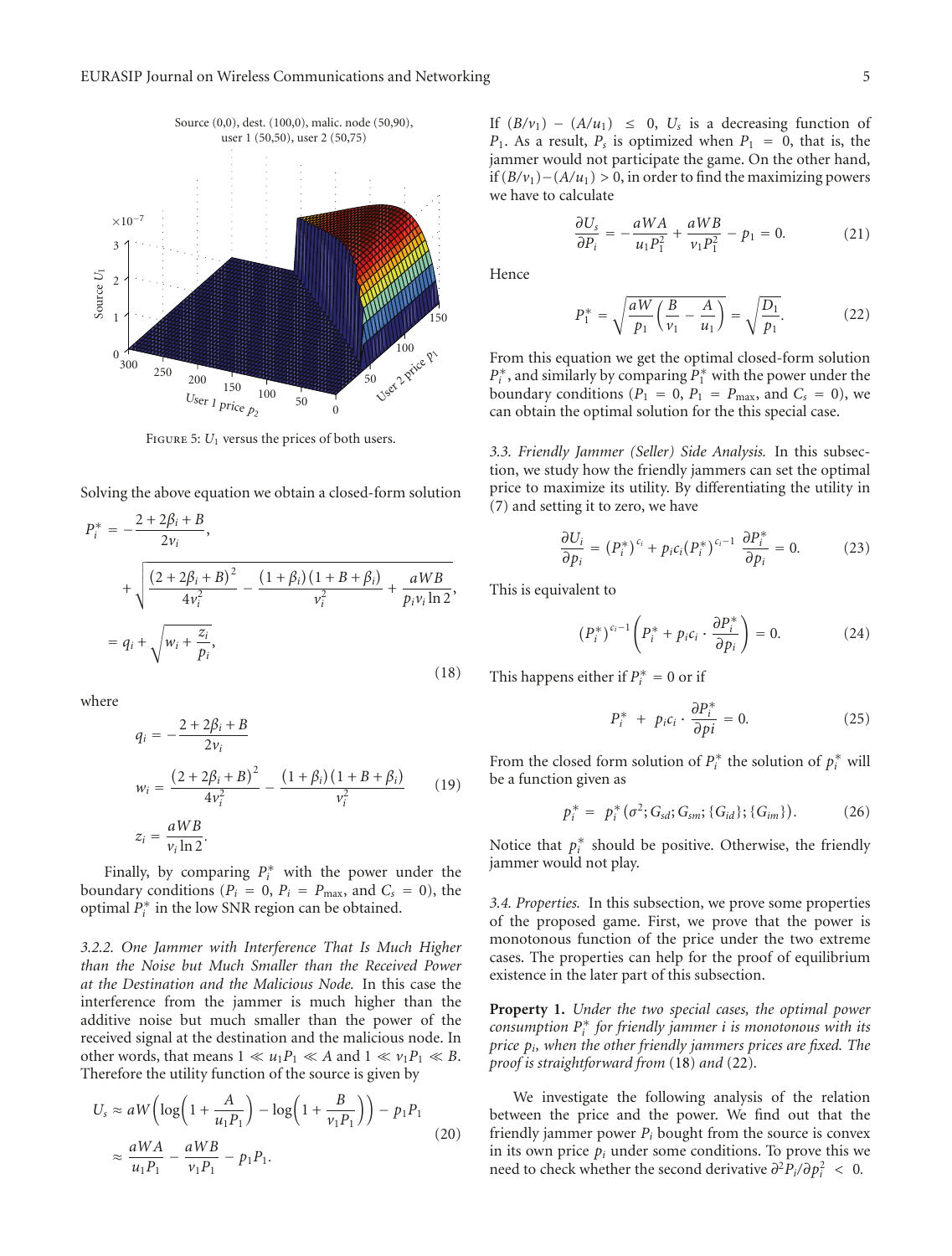In the first special case in which the interference is small

$$
\frac{\partial P_i^*}{\partial p_i} = -\frac{z_i}{2p_i^2 \sqrt{w_i + (z_i/p_i)}},\tag{27}
$$

$$
\frac{\partial^2 P_i^*}{\partial p_i^2} = \frac{z_i}{p_i^3 (w_i + (z_i/p_i))^{1/2}} \left(1 - \frac{1}{4((p_i w_i/z_i) + 1)}\right).
$$

The above equation is greater than zero when  $p_i$  is small. This means when the interference is small and the price is small, the power is convex as a function of the price.

In the second special case in which the interference is severe

$$
\frac{\partial P_i^*}{\partial p_i} = -\frac{1}{2} \sqrt{D_1} p_1^{-3/2},
$$
  

$$
\frac{\partial^2 P_i^*}{\partial p_i^2} = \frac{3}{4} \sqrt{D_1} p_1^{-5/2} > 0.
$$
 (28)

This means when the interference is severe, the power is a convex function of the price.

Next, we investigate the equilibrium of the proposed game. At the equilibrium, no user can improve its utility by changing its own strategy only. We first define the Stackelberg equilibrium as follows.

*Definition 1.*  $P_i^{SE}$  and  $p_i^{SE}$  are the Stackelberg equilibrium of the proposed game, if when  $p_i$  is fixed,

$$
U_s\left(\left\{P_i^{SE}\right\}\right) = \sup_{P_{\text{max}} \ge \left\{P_i^{SE}\right\} \ge 0, \ \forall i} U_s(\left\{P_i\right\}), \quad \forall i \in \mathcal{J} \tag{29}
$$

and when  $P_i$  is fixed,

$$
U_i\left(p_i^{SE}\right) = \sup_{p_i} U_i(p_i), \quad \forall i \in \mathcal{J}.
$$
 (30)

Finally, from the analysis in the previous two subsections, we can show the following property for the proposed game.

**Property 2.** *The pair of*  ${P_i^*}^N_{i=1}^N$  *in* (14) *and*  ${p_i^*}^N_{i=1}^N$  *in* (26) *is the Stackelberg equilibrium for the proposed game.*

Notice that there might be multiple roots in (11), as a result, there might be multiple Stackelberg equilibria. In the simulation results shown in later section, we will show that the proposed scheme can still achieve the equilibria with better performances than those of the no-jammer case.

*3.5. Distributed Algorithm and Convergence.* In this subsection, we study how the distributed game can converge to the Stackelberg equilibrium defined in the above subsection. After rearranging (23), we have

$$
p_i = I_i(\mathbf{p}) = -\frac{(P_i^*)}{c_i(\partial P_i^* / \partial p_i)},\tag{31}
$$

where  $\mathbf{p} = [p_1, \dots, p_N]^T$  and  $I_i(\mathbf{p})$  is the price update function. Notice that  $P_i^*$  is a function of **p**. The information

Source (0,0), dest. (100,0), malic. node (50,90), user 1 (50,50), user 2 (50,75)



FIGURE 6:  $U_2$  versus the prices of both users.



FIGURE 7: *U<sub>s</sub>* versus the location of the second jammer.

for the update can be obtained from the source node. This is similar to the distributed power control [25]. The update of the friendly jammers' prices can be written in a vector form as

Distributed Algorithm: 
$$
\mathbf{p}(t+1) = \mathbf{I}(\mathbf{p}(t)),
$$
 (32)

where  $I = [I_1, \ldots, I_N]^T$ , and the iteration is from time *t* to time *t*+1. Next we show that the convergence of the proposed scheme by proving that the price update function in (32) is a standard function [23] defined as follows.

*Definition 2.* A function  $I(p)$  is standard, if for all  $p \ge 0$ , the following properties are satisfied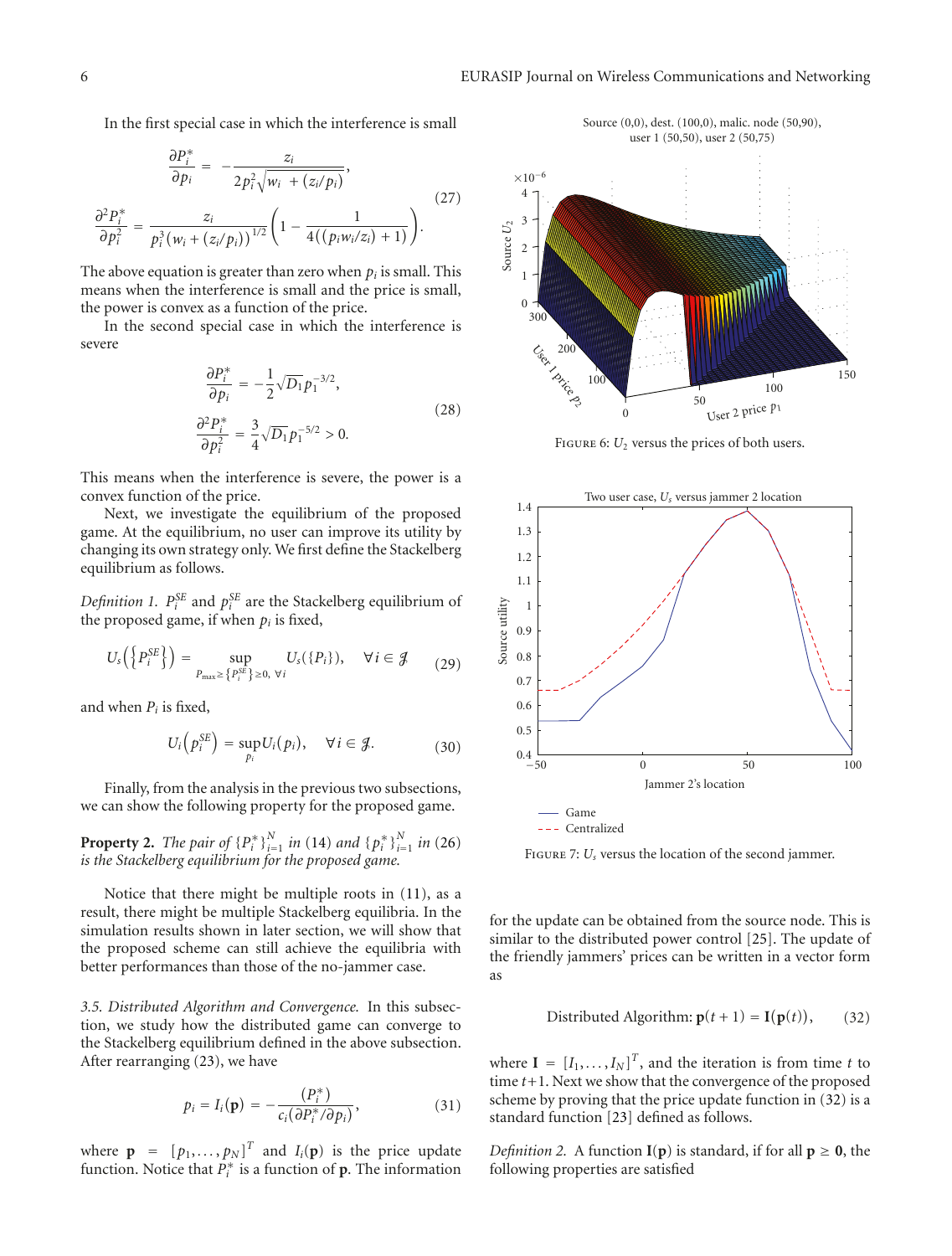- (1) Positivity:  $p > 0$ .
- (2) Monotonicity: if  $\mathbf{p} \geq \mathbf{p}'$ , then  $\mathbf{I}(\mathbf{p}) \geq \mathbf{I}(\mathbf{p}')$ , or  $\mathbf{I}(\mathbf{p}) \leq$  $I(p^{'})$ .
- (3) Scalability: for all  $\eta > 1$ ,  $\eta I(p) \ge I(\eta p)$ .

In [23], it has been proved that the price will converge to the fixed point (i.e., the Stackelberg equilibrium in our case) from any feasible initial price vector. The positivity is very easy to prove. If the price  $p_i$  goes up, the source would buy less from the *i*th friendly jammer. As a result, (*∂P*<sup>∗</sup> *<sup>i</sup> /∂pi*) in (23) is negative, and we prove positivity  $p_i = I_i(\mathbf{p}) > 0$ .

The monotonicity and scalability can only be shown in the two special cases. For the low interference case, from (18) it is obvious that

$$
I_i(\mathbf{p}) = -\frac{(P_i^*)}{c_i(\partial P_i^* / \partial p_i)}
$$
  
= 
$$
\frac{2\sqrt{w_i p_i^2 + z_i p_i (q_i p_i + \sqrt{w_i p_i^2 + z_i p_i})}}{c_i z_i}
$$
 (33)

which is monotonically increasing in  $p_i$ . For scalability, we have

$$
\frac{I_i(\eta \mathbf{p})}{\eta I_i(\mathbf{p})} = \frac{\sqrt{w_i p_i^2 + (z_i p_i/\eta)} \left( q_i p_i + \sqrt{w_i p_i^2 + (z_i p_i/\eta)} \right)}{\sqrt{w_i p_i^2 + z_i p_i} \left( q_i p_i + \sqrt{w_i p_i^2 + z_i p_i} \right)} < 1,
$$
\n(34)

since  $\eta > 1$ .

For the large interference case, from (22) we have

$$
I_i(\mathbf{p}) = -\frac{(P_i^*)}{c_i(\partial P_i^*/\partial p_i)} = \frac{2p_i}{c_i} \tag{35}
$$

which is monotonically increasing in  $p_i$  and scalable.

For more general cases, the analysis is tractable. In the simulation section later, we employ the general simulation setups. The simulation results show that the proposed scheme can converge and outperform the no-jammer case.

*3.6. Centralized Scheme.* Traditionally, the centralized scheme is employed assuming that all channel information is known. The objective is to optimize the secrecy capacity under the constraints of maximal jamming power.

$$
\max_{P_i} C_s = \max \left[ W \log_2 \left( \frac{1 + \left( P_0 G_{sd} / \left( \sigma^2 + \sum_{i \in \mathcal{J}} P_i G_{id} \right) \right)}{1 + \left( P_0 G_{sm} / \left( \sigma^2 + \sum_{i \in \mathcal{J}} P_i G_{im} \right) \right)} \right), 0 \right].
$$
  
s.t.  $0 \le P_i \le P_{\text{max}}, \quad \forall i.$  (36)

The centralized solution is found by maximizing the secrecy capacity only. If we do not consider the constraint, we have

$$
\frac{\partial C_s}{\partial P_i} = -\frac{AWu_i}{(1 + \alpha_i + u_i P_i)(1 + A + \alpha_i + u_i P_i)}
$$
  
+ 
$$
\frac{BWv_i}{(1 + \beta_i + u_i P_i)(1 + B + \beta_i + u_i P_i)} = 0.
$$
 (37)



FIGURE 8: Power versus the location of the second jammer.

Rearranging we get

$$
P_i^2 + \frac{Au_i^2(2+B+2\beta_i) - Bv_i^2(2+A+2\alpha_i)}{Au_i^3 - Bv_i^3}P_i
$$
  
+ 
$$
\frac{Au_i(1+\beta_i)(1+B+\beta_i) - Bv_i(1+\alpha_i)(1+A+\alpha_i)}{Au_i^3 - Bv_i^3}
$$
  
= 0. (38)

Using the KKT condition theorem [24], the final solution would be obtained by comparing the boundary conditions  $(i.e., P_i = 0, P_i = P_{max}, and C_s = 0).$ 

Notice that our proposed algorithm is distributive, in the sense that only the pricing information needs to be exchanged. In the simulation results, we compare the proposed game theoretical approach with this centralized scheme.

Finally, from the simulation results in the next section, we see that the distributed solution and the centralized solution are asymptotically the same if *a* is sufficiently large (the source cares more about the secrecy capacity than for the payment, i.e., the source is sufficiently rich).

*3.7. Implementation Discussion.* There are several implementation concerns for the proposed scheme. First, the channel information from the source to the malicious eavesdropper might not be known or accurately known. Under this condition, the secrecy capacity formula should be rewritten considering the uncertainty. If the direction of arrival is known, multiple antenna techniques can be employed such as in [11]. Second, the proposed scheme needs to iteratively update the price and power information. A natural question arises if the distributed scheme has less signalling than the centralized scheme. The comparison is similar to distributed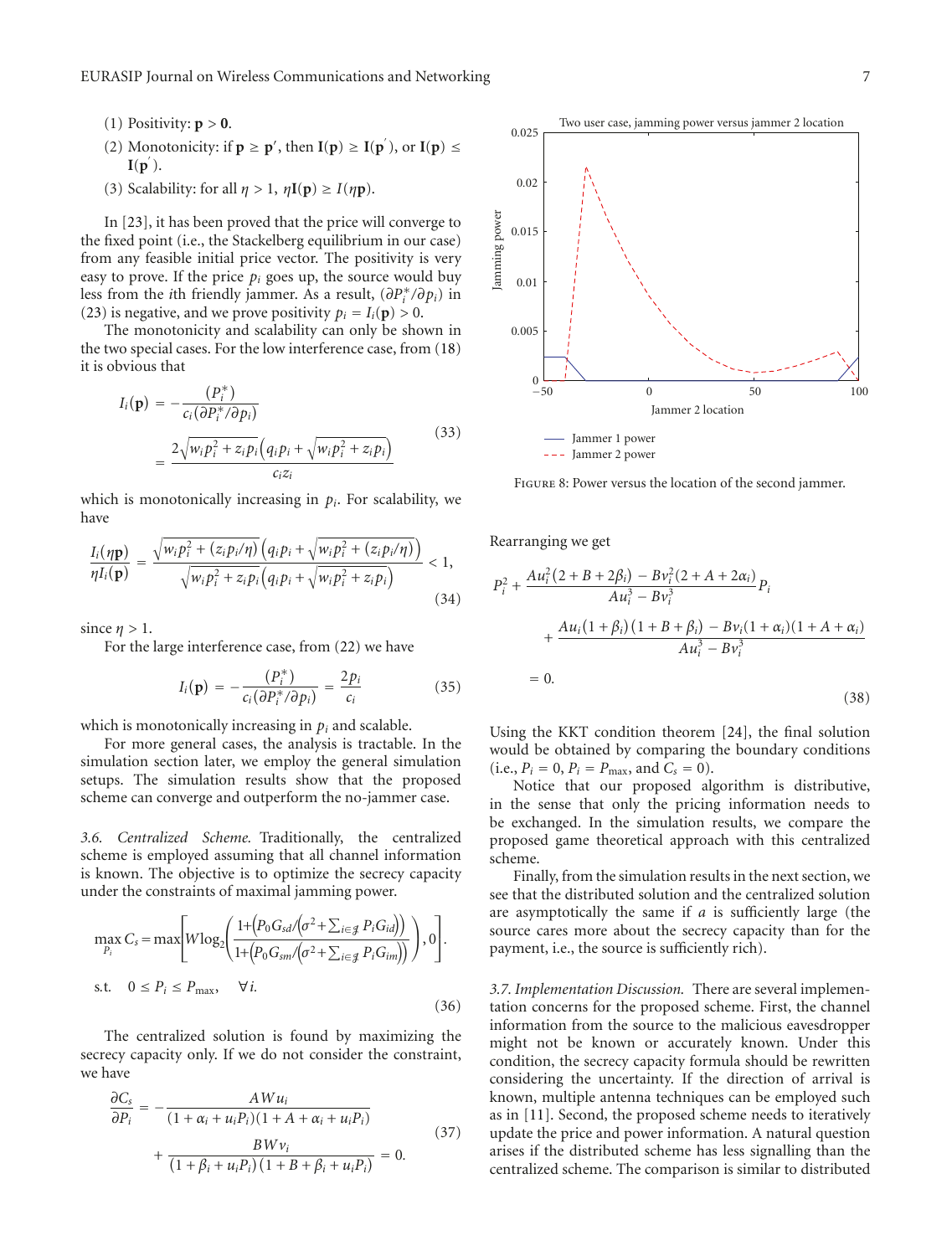

Figure 9: Utility versus the location of the second jammer.



Figure 10: Effect of the parameter *a* on the game.

and centralized power control in the literature [23, 25]. Since the channel condition is continuously changing, the distributed solution only needs to update the difference of the parameters such as power and price to be adaptive, while the centralized scheme requires all channel information in each time period. As a result, the distributed solution has a clear advantage and dominates the current and future wireless network designs. For example, the power control for cellular networks, the open loop power control is done only once during the link initialization, while the close loop power control (distributed power allocation such as [23]) is performed 1500 times for UMTS and 800 times for CDMA2000.

Finally, for the multisource multidestination case, there are two possible choices to solve the problem. First, we can use clustering method to divide the network into sub-networks, and then employ the single-source-destination pair and multiple-friendly-jammer solution proposed in this paper. If we believe that the jamming power can be useful for multiple eavesdroppers, some techniques such as double auction could be investigated. The detailed discussion is beyond the scope of this paper and would be considered in our future research.

#### **4. Simulation Results**

The simulation is set up as follows. The source and friendly jammer have power of 0.02, the bandwidth is 1, the noise level is 10−8, the propagation loss factor is 3, and AWGN channel is assumed. The source, destination, and eavesdropper are located at the coordinates (0,0), (100,0), and (50,50), respectively. Here we select  $a = 2$  for the friendly jammer utility in (7).

For single friendly jammer case, we show the simulation with the friendly jammer at the location of (50,75) and (10,75). In Figure 2, we show the secrecy capacity as a function of the jamming power. We can see that with the increase of the jamming power, the secrecy capacity first increases and then decreases. This is because the jamming power has different effects on  $C_1$  and  $C_2$ . So there is an optimal point for the jamming power. Also the optimal point depends on the location of the friendly jammer, and the friendly jammer close to the eavesdropper is more effective to improve the secrecy capacity. Moreover, notice that the curve is neither convex nor concave. Figure 3 shows how the amount of the power bought by the source from the jammer depends on the requested price. We can see that the power is reduced if the price goes high. At some point, the source would stop buying the power. So there is a tradeoff for setting the price, that is, if the price too high, the source would buy less power or even stop buying.

For the two-jammer case, we set up the following simulations. Malicious node is located at (50,90), the first friendly jammer is located at (50,50), and the second friendly jammer is located at (50,75). In Figures 4, 5 and 6, the source's utility  $U_s$ , the first jammer's utility  $U_1$ , and the second jammer's utility  $U_2$  as function of both users' price, are shown respectively. We can see that the source would buy service from only one of the friendly jammers. If the friendly jammer asks too low price, the jammer's utility is very low. On the other hand, if the jammer asks too high price, it risks the situation in which the source would buy the service from the other friendly jammer. There is an optimal price for each friendly jammer to ask, and the source would always select the one that can provide the best performance improvement.

Next, we set up a simulation of mobility. The first friendly jammer is fixed at (50,50), while the second friendly jammer moves from (−50,75) to (100,75). In Figure 7, we show the source utilities of the centralized scheme and the proposed game. We can see that the centralized scheme serves as a performance upper bound. The game result is not far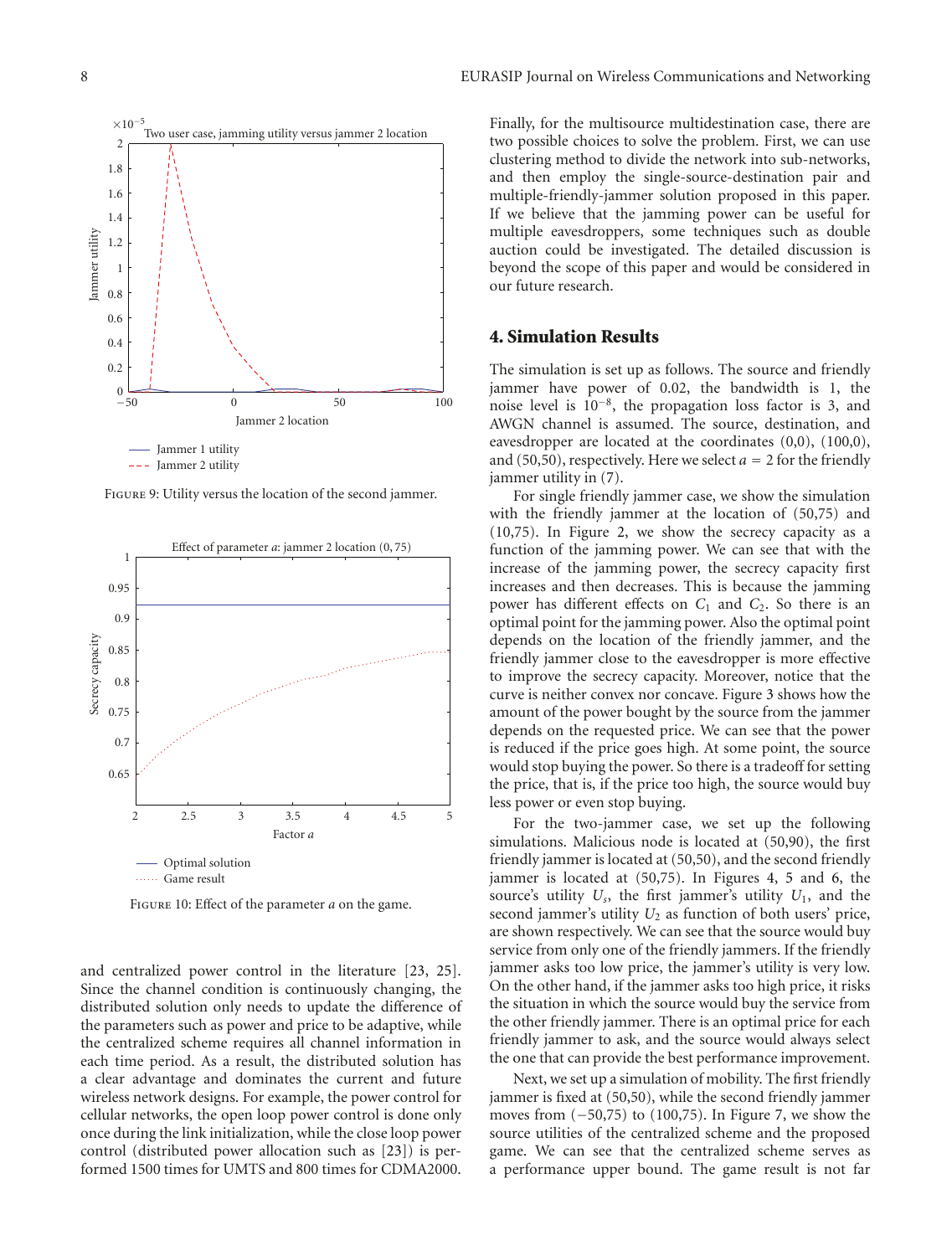away from the upper bound, while the game solution can be implemented in a distributed manner. The performance game is trivial when the friendly jammer 2 is close to the malicious eavesdropper from (20,75) to (70,75). In Figure 8, we show the jammers' power as a function of jammer 2's location. We can see that depending on the jammers' location, the source switches between two jammers for the best performance. Moreover, the source also buys the optimal amount of jamming power: when the jammer is close to the malicious eavesdropper, the source would buy less power since the jammer is more effective to improve the secrecy capacity. In Figure 9, we show the corresponding friendly jammers' utilities of the proposed game.

Finally, we show the effect of parameter *a* for the friendly jammer utility in (7). When *a* is large, the friendly jammer's utility reduces quick if the source does not buy the service. As a result, the friendly jammer would not ask arbitrary price, and performance gap to the optima solution is small. In Figure 10, we show the secrecy capacity as a function of *a* when the second jammer is located at (0,75). We can see that the performance gap is shrinking when *a* is increasing. Notice that for the condition in which the game almost converges to the optimal solution, most value of *a >* 1 will achieve good solution, for example, the second friendly jammer located at (50,75).

#### **5. Conclusions**

Physical layer security is an emerging security technique that is an alternative for traditional cryptographic-based protocols to achieve perfect secrecy capacity as eavesdroppers obtain zero information. Jamming has been shown in the literature to effectively improve secrecy capacity. In this paper, we investigate the interaction between the source and friendly jammers using the game theory in order to have a distributed solution. The source pays the friendly jammers to interfere the malicious eavesdropper such that the secrecy capacity is increased, and therefore the security of the network. The friendly jammers charge the source with a price for the jamming. To analyze the game outcome, we investigate the Stackelburg game and construct a distributed algorithm. Some properties such as equilibrium and convergence are analyzed. From the simulation results, we conclude the following. First, there is a tradeoff for the price: If the price is too low, the profit is low; and if the price is too high, the source would not buy or buy from other jammers. Second, for the multiple jammer case, the source would buy service from only one jammer. Third, the centralized scheme and distributed scheme have similar performance, especially when *a* is sufficiently large. Overall, the proposed game theoretical scheme can achieve a comparable performance with distributed implementation.

#### **Acknowledgments**

This work was supported by NSF CNS-0910461 and NSF CNS-0905556 and was supported by the Research Council of Norway through the project entitled "Mobile-to-Mobile Communication Systems (M2M)."

#### **References**

- [1] A. D. Wyner, "The wire-tap channel," *Bell System Technical Journal*, vol. 54, no. 8, pp. 1355–1387, 1975.
- [2] S. K. Leung-Yan-Cheong and M. E. Hellman, "The Gaussian wiretap channel," *IEEE Transactions on Information Theory*, vol. 24, pp. 451–456, 1978.
- [3] I. Csiszar and J. Korner, "Broadcast channels with confidential messages," *IEEE Transactions on Information Theory*, vol. 24, no. 3, pp. 339–348, 1978.
- [4] A. O. Hero III, "Secure space-time communication," *IEEE Transactions on Information Theory*, vol. 49, no. 12, pp. 3235– 3249+3351, 2003.
- [5] Z. Li, W. Trappe, and R. Yates, "Secret communication via multi-antenna transmission," in *Proceedings of the 41st Annual Conference on Information Sciences and Systems (CISS '07)*, pp. 905–910, Baltimore, Md, USA, March 2007.
- [6] R. Negi and S. Goelm, "Secret communication using artificial noise," in *Proceedings of IEEE Vehicular Technology Conference*, vol. 3, pp. 1906–1910, September 2005.
- [7] P. Parada and R. Blahut, "Secrecy capacity of SIMO and slow fading channels," in *Proceedings of IEEE International Symposium on Information Theory (ISIT '05)*, pp. 2152–2155, Adelaide, South Australia, September 2005.
- [8] S. Shafiee and S. Ulukus, "Achievable rates in Gaussian MISO channels with secrecy constraints," in *Proceedings of IEEE International Symposium on Information Theory*, pp. 2466– 2470, Nice, France, June 2007.
- [9] Y. Liang, H. V. Poor, and S. Shamai, "Secure communication over fading channels," *IEEE Transactions on Information Theory*, vol. 54, no. 6, pp. 2470–2492, 2008.
- [10] P. K. Gopala, L. Lai, and H. El Gamal, "On the secrecy capacity of fading channels," *IEEE Transactions on Information Theory*, vol. 54, no. 10, pp. 4687–4698, 2008.
- [11] L. Dong, Z. Han, A. P. Petropulu, and H. V. Poor, "Secure collaborative beamforming," in *Proceedings of Allerton Conference on Communication, Control, and Computing*, Allerton, Ill, USA, October 2008.
- [12] A. Kashyap, T. Basar, and R. Srikant, "Correlated jamming on MIMO Gaussian fading channels," *IEEE Transactions on Information Theory*, vol. 50, no. 9, pp. 2119–2123, 2004.
- [13] S. Shafiee and S. Ulukus, "Mutual Information Games in Multi-user Channels with Correlated Jamming," *IEEE Trans. on Information Theory*, vol. 55, no. 10, pp. 4598–4607, 2009.
- [14] M. H. Brady, M. Mohseni, and J. M. Cioffi, "Spatiallycorrelated jamming in Gaussian multiple access and broadcast channels," in *Proceedings of the 40th IEEE Conference on Information Sciences and Systems (CISS '06)*, pp. 1635–1639, Princeton, NJ, USA, March 2006.
- [15] L. Lai and H. El Gamal, "The relay-eavesdropper channel: cooperation for secrecy," *IEEE Transactions on Information Theory*, vol. 54, no. 9, pp. 4005–4019, 2008.
- [16] X. Tang, R. Liu, P. Spasojević, and H. V. Poor, "The Gaussian wiretap channel with a helping interferer," in *Proceedings of IEEE International Symposium on Information Theory (ISIT '08)*, pp. 389–393, Toronto, Canada, July 2008.
- [17] X. Tang, R. Liu, P. Spasojević, and H. V. Poor, "Interferenceassisted secret communication," in *Proceedings of the IEEE Information Theory Workshop (ITW '08)*, pp. 164–168, Porto, Portugal, May 2008.
- [18] D. Fudenberg and J. Tirole, *Game Theory*, MIT Press, Cambridge, Mass, USA, 1991.
- [19] C. U. Saraydar, N. B. Mandayam, and D. J. Goodman, "Efficient power control via pricing in wireless data networks,"